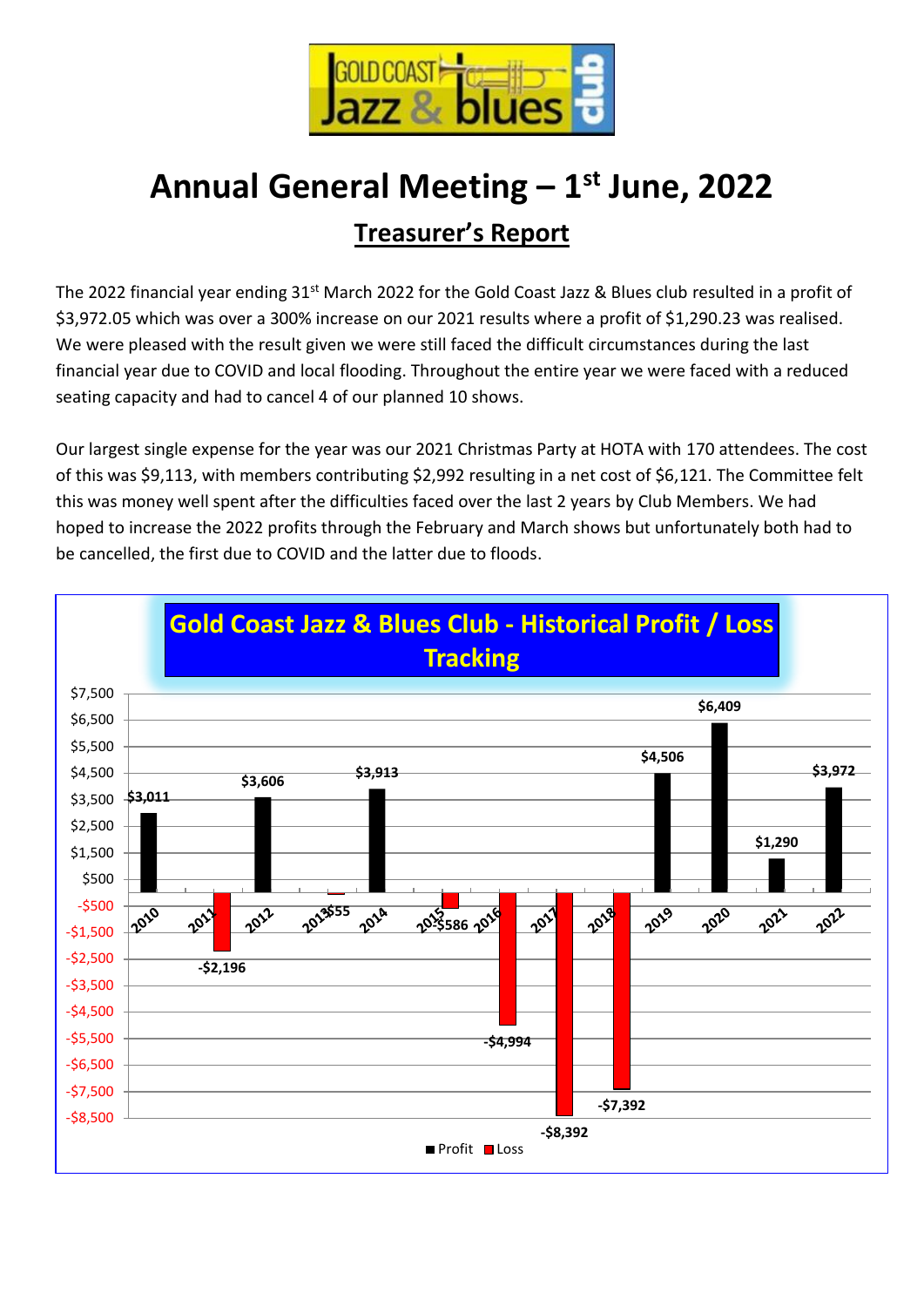#### **Income – Significant Variations (excluding Christmas Part)**

Membership fees increased by \$2,500 to \$3,870

Ticket Purchases increased by \$1,810 to \$21,945 – To be noted: we are no longer able to report the split between tickets purchased by members and non-members due to a new ticketing system at HOTA

## **Expenditure – Significant Variations (excluding Christmas Party)**

Web Expenses increased by \$713 to \$1,014 due to prepayment of licensing fees Venue Hire Expenses decreased by \$5,370 to \$1,638 due to a profit-sharing agreement with HOTA. This agreement has also resulted in a decrease in License and Permit fees which are now the responsibility of HOTA.

### **Where We Have Been & Where We Are Going**

The following graph depicts our club's key financial performance information captured since 2010.



We hope we have turned the corner on the upset over the last couple years and we can get back to the attendance levels which we enjoyed in 2019 and 2020, and consequently see this reflected in the Club's finances.

Report prepared by

Debra Rempel Secretary/Treasurer Gold Coast Jazz & Blues Club